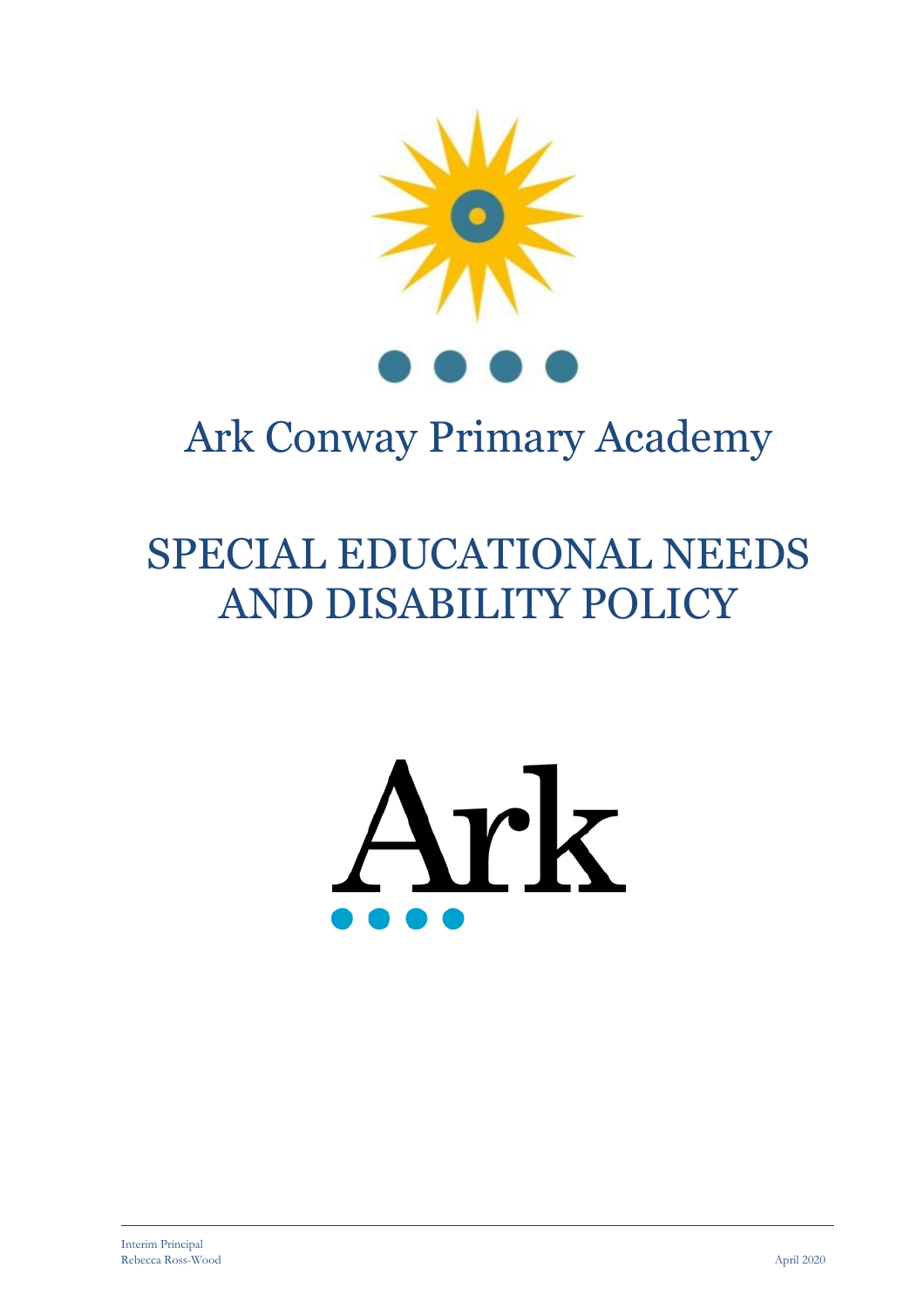

# Policy Information

**Named personnel with designated responsibility for all matters associated with special educational needs and disabilities:** 

| Role                                                           | <b>Designated Person</b>                                                             | <b>Contact Details</b>                               |  |
|----------------------------------------------------------------|--------------------------------------------------------------------------------------|------------------------------------------------------|--|
| <b>SENCO</b>                                                   | Elyshia White                                                                        | 020 3 249 1180                                       |  |
|                                                                | <b>SENCO</b>                                                                         | e.white@arkconwayprimary.org                         |  |
| Senior leader who manages                                      | Rebecca Ross-Wood                                                                    | 020 3 249 1180                                       |  |
| the SEND Department                                            |                                                                                      | r.ross-<br>wood@arkconwayprimary.org                 |  |
| <b>SEND Link Governor</b>                                      | Milly Sandberg                                                                       | Contactable by the SENCO or<br><b>Head of School</b> |  |
| Designated teacher with<br>safeguarding responsibility         | Elyshia White/Rebecca<br>Ross-Wood/Sophie<br>Faupel/Hannah<br>Bridges/ James Elliott | As above                                             |  |
| Member of staff responsible<br>for pupils with medical needs   | Elyshia White                                                                        | As above                                             |  |
| Member of staff responsible<br>for managing PPG/LAC<br>funding | Rebecca Ross-Wood                                                                    | As above                                             |  |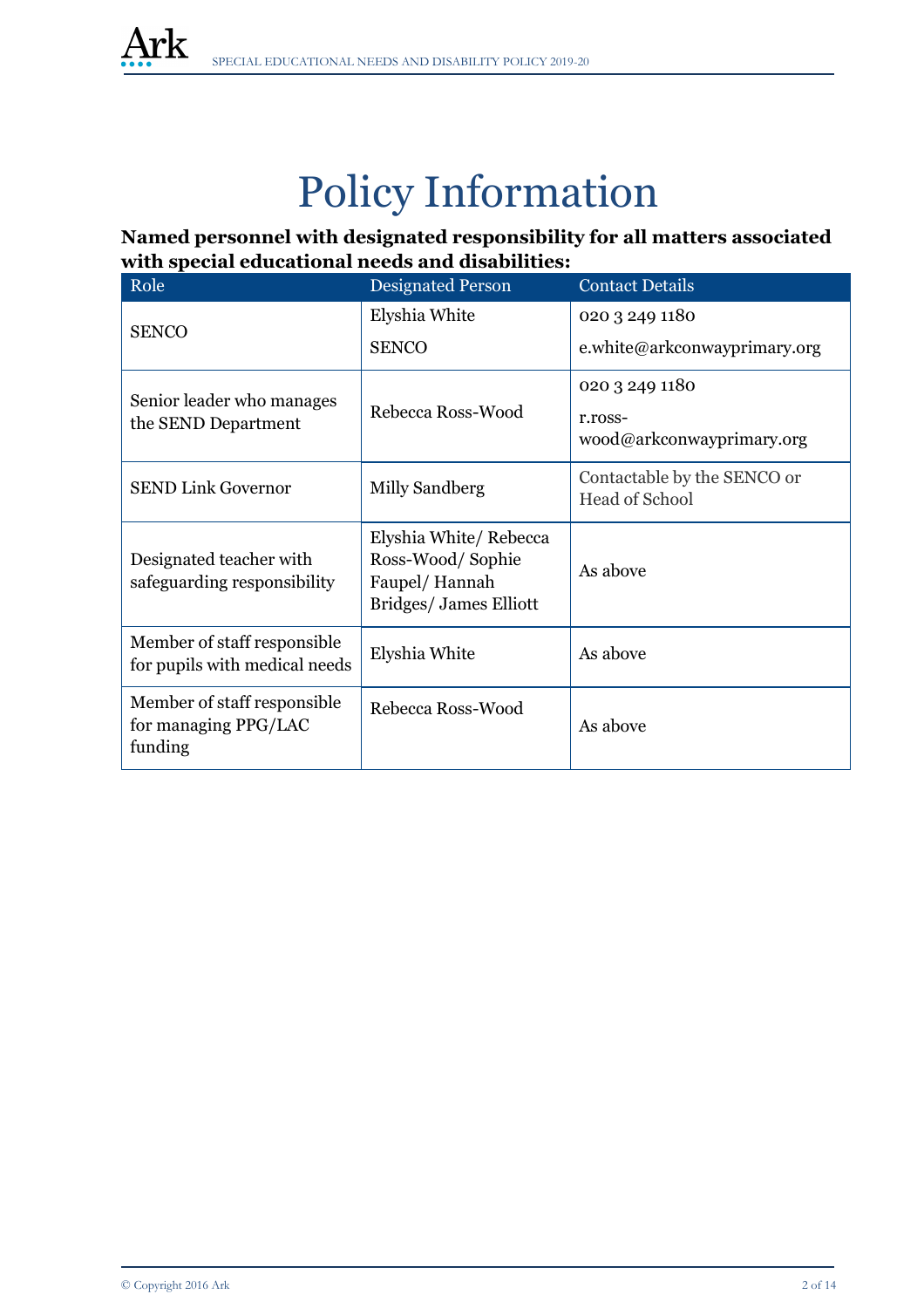| <b>Review Date</b> | Changes made    | By whom       |
|--------------------|-----------------|---------------|
| September 2017     | Policy reviewed | Iida Uusinoka |
| September 2018     | Policy reviewed | Iida Uusinoka |
| April 2020         | Policy reviewed | Shakira Vaz   |
| September 2020     | Policy reviewed | Shakira Vaz   |
| September 2021     | Policy reviewed | Elyshia White |

## **Policy review dates (frequency of review: annual)**

## **CONTENTS**

|                | 1 COMPLIANCE                                          | 4              |
|----------------|-------------------------------------------------------|----------------|
|                | 2 ROLES AND RESPONSIBILITIES                          | 4              |
|                | 3 OUR VISION, VALUES AND AIMS                         | 5              |
|                | 4 IDENTIFYING SPECIAL EDUCATIONAL NEEDS               | 6              |
|                | 5 A GRADUATED APPROACH TO SEN SUPPORT                 | $\overline{7}$ |
|                | <b>6 RECORDING SEN AND DISABILITIES</b>               | 8              |
| 7 <sup>7</sup> | <b>SUPPORT FOR FAMILIES</b>                           | 8              |
|                | 8 SUPPORTING PUPILS AT SCHOOL WITH MEDICAL CONDITIONS | 8              |
|                | 9 MONITORING AND EVALUATION OF SEND PROVISION         | 9              |
|                | <b>10 TRAINING AND RESOURCES</b>                      | $\mathbf Q$    |
|                | 11 STORING AND MANAGING INFORMATION                   | 10             |
|                | <b>12 ACCESSIBILITY</b>                               | 10             |
|                | 13 DEALING WITH COMPLAINTS                            | 10             |
|                | <b>14 REVIEWING THE POLICY</b>                        | 10             |
|                | 15 EQUALITY IMPACT STATEMENT                          | 11             |
|                | 16 LINKS                                              | 11             |
|                |                                                       |                |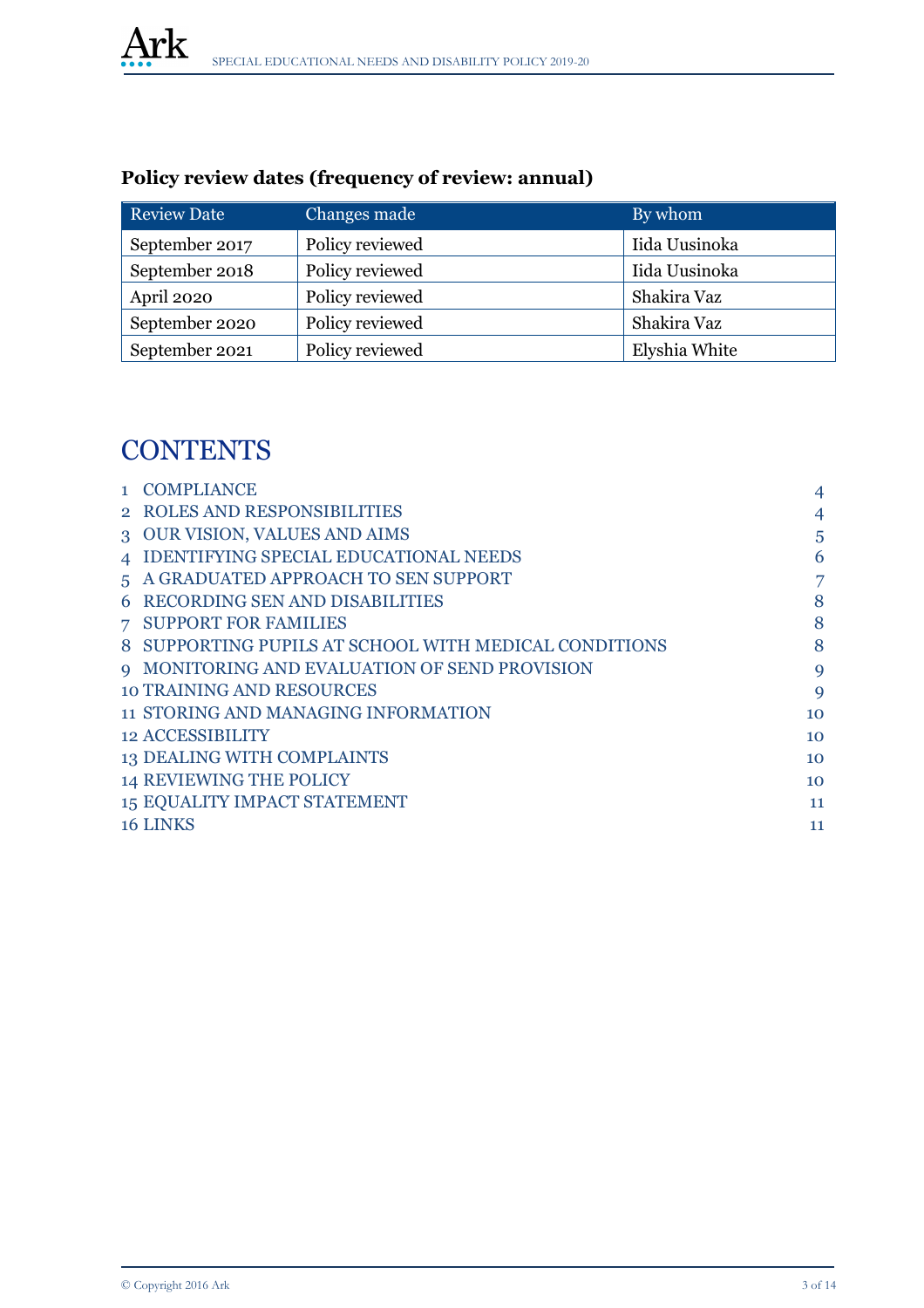### 1 COMPLIANCE

This policy complies with all statutory requirements, especially those relating to the legislation contained in the Equality Act 2010 and the Children and Families Act 2014, as set out in the SEND Code of Practice 0 – 25, January 2015.

This policy was created by the academy SENCO in collaboration with the SEND Link Governor and the Academy Leadership Team, taking into account the views of pupils, parents and relevant other stakeholders.

## 2 ROLES AND RESPONSIBILITIES

#### **The SENCO**

The SENCO has day-to-day responsibility for the operation of the SEN and disabilities policy and co-ordinating provision made for students with SEN and disabilities.

The SENCO provides professional guidance to colleagues with the aim of securing high quality teaching for students with SEN and disabilities, and works closely with students, parents and other professionals to ensure students with SEN and disabilities receive appropriate support.

The SENCO plays an important role with the Headteacher and governing body in determining the strategic development of the SEN and disabilities policy and provision within the school in order to raise the achievements of students with SEN and disabilities.

In compliance with the Special Educational Needs and Disability Regulations 2014, the SENCO is also responsible for the following:

- In relation to each of the registered pupils who the SENCO considers may have special educational needs, informing a parent/carer of the pupil that this may be the case as soon as is reasonably practicable
- In relation to each of the registered pupils who have special educational needs:
- Identifying the pupil's special educational needs, and co-ordinating the making of special educational provision which meets those needs
- Monitoring the effectiveness of any special educational provision made
- Securing relevant services for the pupil where necessary
- Ensuring the records of the pupil's special educational needs and the special educational provision made are maintained and kept up to date
- Liaising with and providing information to a parent/carer of the pupil on a regular basis about that pupil's special educational needs and the special educational provision made
- Ensuring that, where the pupil transfers to another school or educational institution, educational provision made is conveyed to the appropriate authority or the proprietor of that school or institution
- Promoting the pupil's inclusion in the school community and access to the school's curriculum, facilities and extra-curricular activities
- Selecting, supervising and training learning support assistants who work with pupils with special educational needs
- Advising teachers at the school about differentiated teaching methods appropriate for individual pupils with special educational needs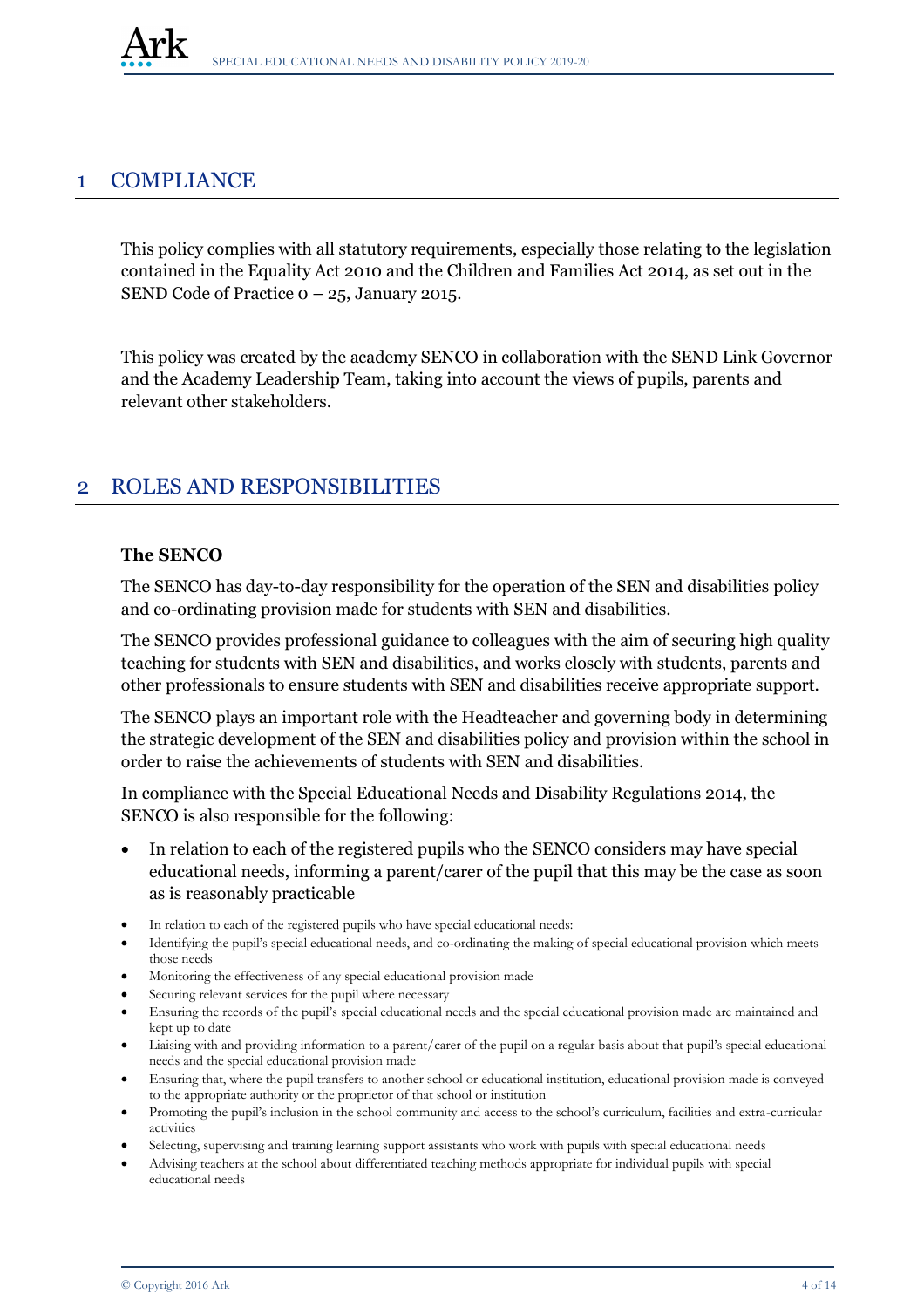- Contributing to in-service training for teachers at the school to assist them to carry out necessary tasks to meet the needs of pupils with special educational needs
- Preparing and reviewing the information required by law to be published in relation to special educational needs provision

#### **The SEND Link Governor**

The SEND Link Governor has specific oversight of the school's arrangements for SEN and disability. Their responsibilities include:

- Helping to raise awareness of SEND issues at governing body meetings
- Ensuring that the school's notional SEN budget is appropriately allocated to support pupils with SEN
- Giving up-to-date information to the governing body on the quality and effectiveness of SEN and disability provision within the school
- Helping to review the school's policy on provision for pupils with SEN
- Assuring the governing body that the school website publishes the school's SEN offer

#### **The Principal**

The Principal has overall responsibility for the strategic planning and day-to-day delivery of SEND provision.

## 3 OUR VISION, VALUES AND AIMS

Our vision for all pupils, including those who may have special educational needs and/or disabilities, is that they will develop the necessary skills, knowledge and attributes to be able to lead happy and successful lives.

SEND provision at Ark Conway builds on our principle of knowing every child and using that knowledge to ensure all children with SEND make excellent progress from their starting points and above those of national averages. The child is at the centre of everything we do and as such, we will work with and alongside children and their families to promote early identification of any support needed as we recognise that the sooner we identify and put in place support needed, the more successful our children will be. At the same time as providing effective support, we aim to build every child's independence as we know ultimately, we are preparing them for a successful and independent life. We will always work alongside children and their families to make key decisions, as well as in any planning and reviewing processes because we know that parents are the first educators of their child. We aim to adopt a wholeschool approach to providing for the needs of children with SEND and to ensure that all staff have the knowledge and skills needed to support these children to make progress. We are a learning community and therefore believe that it is important to work with other schools both in our ARK network and borough network as well as external professionals to make sure that our SEND knowledge, expertise and skills are up to date. We also work collaboratively with other professionals in a joint up way to ensure any support is appropriate, evaluated on an ongoing basis and lead by best practice.

Our whole-school motto is *Inspire Excellence.* We believe that high aspirations and a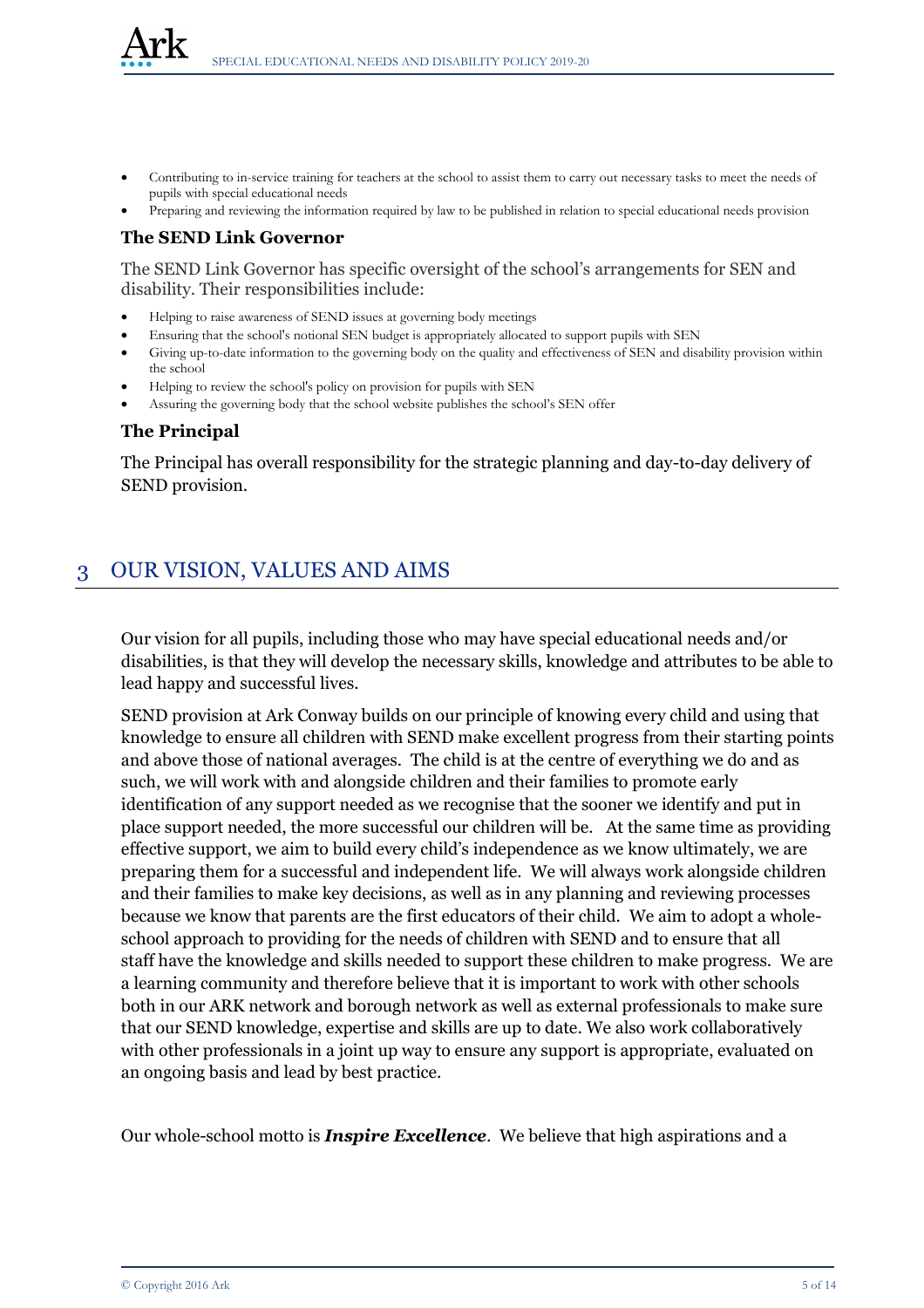collaborative work ethic are the way to success.

Each half term, we focus on our key value:

#### Aspiration, Respect, Perseverance, Honesty and Courage.

#### In achieving our aims, we will:

- work side-by-side with teaching staff, supporting them with training and development so that they can deliver well differentiated lessons with the needs of those pupils who have SEN and disabilities in mind
- set exceptionally high expectations for all our pupils, and do whatever it takes to meet them. Our aspirations are no lower for pupils with SEN and disabilities
- teach, recognise and reinforce good behaviour
- organise our academy so that every child knows, and is known well by, every adult in the academy
- prioritise depth in English and mathematics, giving our pupils with SEN and disabilities the best chance of success
- make sure pupils have enough time both for core subjects and for extra-curricular activities

## 4 IDENTIFYING SPECIAL EDUCATIONAL NEEDS

Early identification of pupils' needs is the key to unlocking the potential of pupils who may have special educational needs. We adopt a graduated approach to ensure that pupils who do not develop age appropriate knowledge and skills, or who fall behind their peers are identified as early as possible.

The attainment of all pupils is assessed upon entry to the academy, either as part of the Early Years Foundation Framework and CEM baseline or through assessment against the national curriculum and standardised maths and reading tests in KS1 and KS2. This is in order to:

- form the baseline for setting individual targets. Progress towards these targets is reviewed at data entry points at least three times per year to ensure that pupils who fall behind are identified as early as possible.
- identify pupils whose development is significantly behind that of their peers. Such pupils are prioritised for targeted and/or specialist assessment and/or intervention as set out in section 5 below. Each intervention is reviewed frequently, based on progress against intervention-specific measures. Refer to Appendix A for a full list of assessments and interventions.

Pupils in Year 1 are also assessed nationally for phonics so that those who lag behind their peers may receive the necessary targeted or specialist input to help them catch up.

Where concerns about a pupil's learning or development arise as a result of our data analysis, we start the identification process by talking to the pupil and a parent/carer. Where learning needs appear complex, we may also seek input from specialists such as educational psychologists or speech and language therapists.

In our attempts to understand the learning needs of pupils, we apply the four broad categories of need as set out in the SEN Code of Practice  $0 - 25 (2015)$ :

- **Communication and interaction** needs refer to those students who experience difficulty with speech, language and communication
- **Cognition and learning** needs refer to those students who learn at a slower pace than their peers, or who have difficulties acquiring skills in a specific area such as literacy. This includes students with moderate learning difficulties and severe learning difficulties, requiring support in all areas of the curriculum and participation in school life in general
- **Social, emotional and mental health** needs, as manifested in different ways, such as students becoming withdrawn or displaying challenging behaviour such as being disruptive or self-harming. Students who have difficulty paying attention, or forming attachments with adults also fall into this category.
- **Sensory and / or physical** needs refer to those students who require special educational provision because they have a disability that prevents them from accessing the educational facilities that are generally available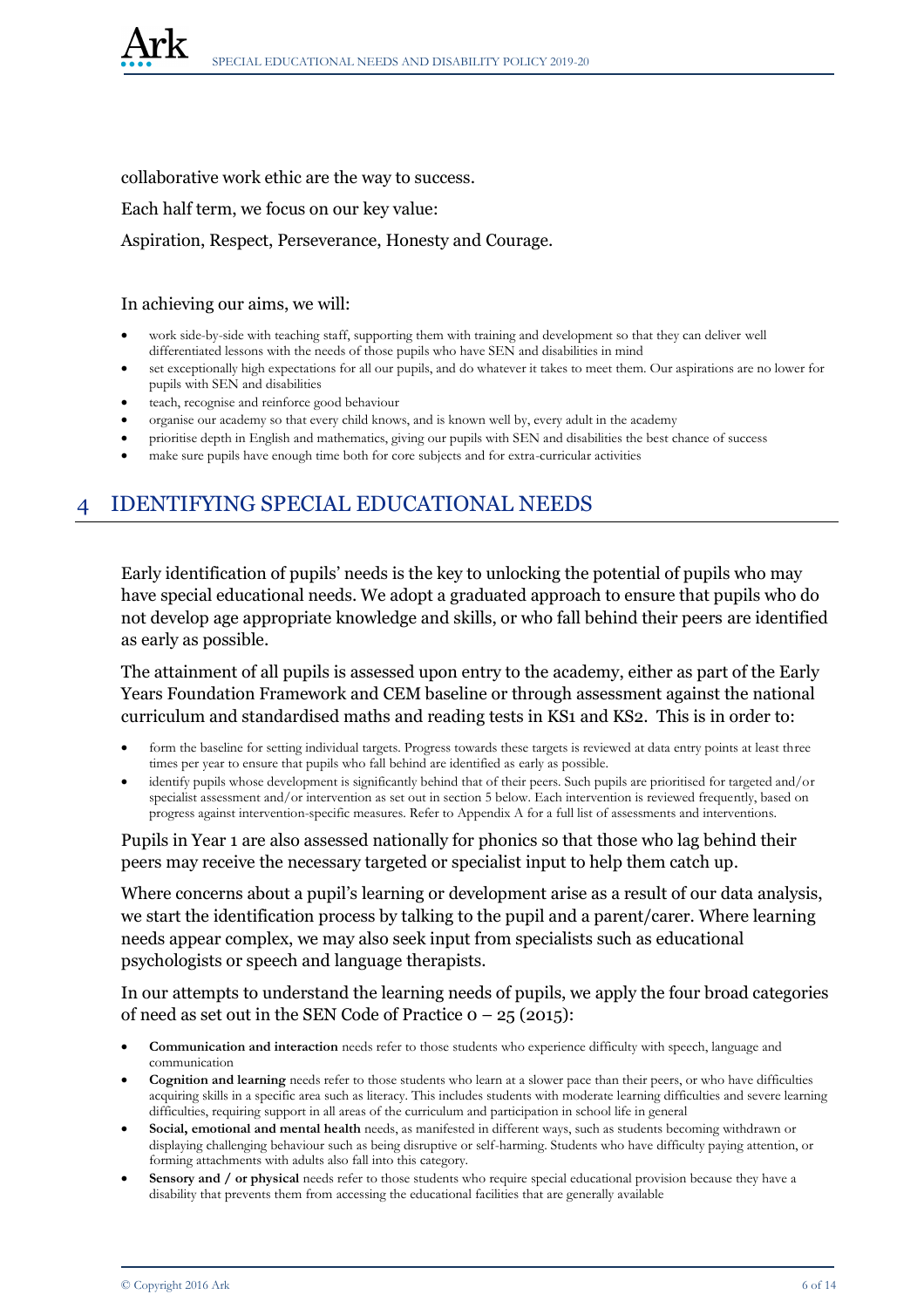## 5 A GRADUATED APPROACH TO SEN SUPPORT

At Ark Conway Primary Academy, we have a three-tiered, graduated approach to supporting students' learning needs. The graduated approach at each tier involves:

- *Assessing* the pupil's needs by considering all of the information gathered from within the academy about the pupil's progress, alongside national data and expectations of progress and parent and pupil views.
- *Planning* the most effective and appropriate short term intervention, based on evidence of what works
- *Providing* this intervention and training staff to deliver it to a high standard as well as clear information for parents / carers
- *Reviewing* the impact on the pupil's progress towards individual learning outcomes at shorter intervals, depending on the type of intervention

#### **Tier 1: Universal Support**

It is our firm belief that pupils' needs are best met in the classroom and that, therefore, every teacher is responsible and accountable for the progress and development of all pupils they teach, including those with special educational needs and disabilities. At this **universal** level, we train our teachers to deliver high quality teaching, differentiated for individual pupils. We review the progress of all pupils at least three times per year and make rapid adjustments to support strategies and, where necessary, teachers' understanding of the needs of individual pupils they teach. In addition, we talk to students and their parents to gain as full an understanding of their learning needs as possible. The information we gather in this way is shared with teachers in an Individual Pupil Profile (IPP). The IPP is a document that outlines pupils' strengths and difficulties, with suggested strategies for teachers to best support their learning.

#### **Tier 2: Targeted Support**

We provide **targeted** support when we consider it appropriate to make additional short term special educational provision to remove or reduce any obstacle to a pupil's learning, or to help them catch up when termly data analysis shows they have fallen behind their peers. Such specific, targeted one to one or small group interventions may be run outside the classroom, limited to a number of weeks to minimise disruption to the regular curriculum.

#### **Tier 3: Specialist Support**

We provide **specialist** support when we consider it necessary to seek specialist advice and/or regular long term support from a specialist professional outside the academy in order to plan for the best possible learning outcomes for those pupils who fail to make progress in spite of high quality teaching and targeted intervention. This may include assessment and/or support from:

- An Educational Psychologist
- A Speech and Language Therapist
- Specialist sensory advisory teachers for students with, for example, hearing or visual impairments
- An Occupational Therapist
- Child and Adolescent Mental Health Service (CAMHS)
- TBAP Intervention Team Primary

Refer to Appendix A for a full list of assessments and interventions provided at Ark Conway Primary Academy.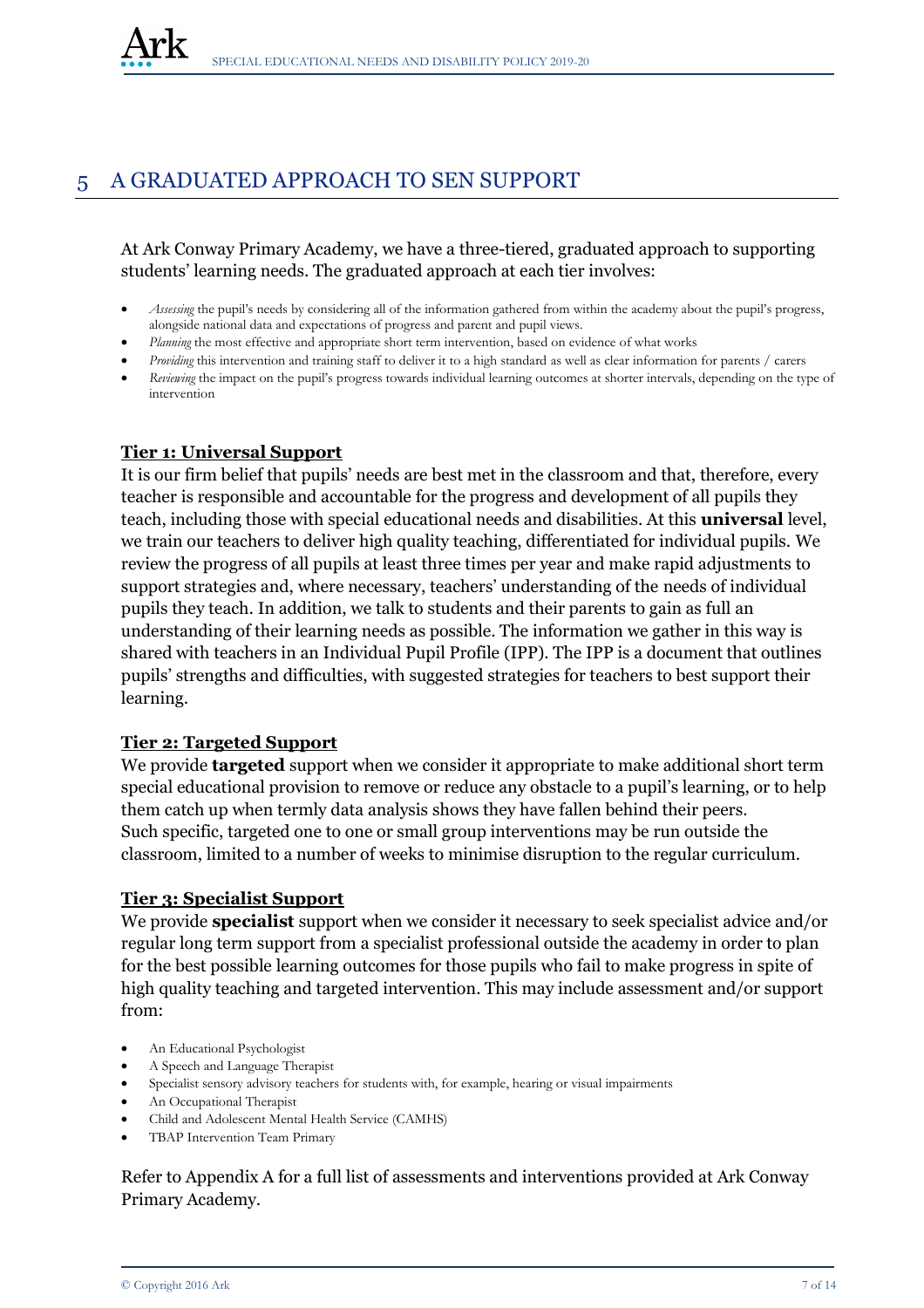## 6 RECORDING SEN AND DISABILITIES

We are required by law to keep a record of those pupils who have been identified as having special educational needs and disabilities, and the provision we make for such pupils.

For each pupil with special educational needs and/or a disability, the SENCO will record on the academy data management system their broad area/s of need as listed in point 4 above, as well as a description of any specific areas of need. This will make up the academy SEN/D register.

Records of interventions and support are kept in the academy provision map.

When the pupil has caught up with their peers and therefore no longer requires the additional provision or support, in consultation with parents the entry will be deleted from the SEN/D register and provision will be ended in the provision map.

## 7 SUPPORT FOR FAMILIES

We provide support to parents/carers of pupils with SEN and/or disabilities through regular contact, information sharing and termly progress reports.

Specific support is provided at key transition points. At the end of Reception, parents/carers may talk to the SENCO about transition plans for starting KS1. Similarly, at the end of Key Stage 2 parents/carers may approach the SENCO for support relating to Secondary School options.

Additional support to families is available through the local authority, whose Local Offer can be accessed here:

<http://search3.openobjects.com/kb5/lbhf/fis/localoffer.page?localofferchannel=0>

## 8 SUPPORTING PUPILS AT SCHOOL WITH MEDICAL CONDITIONS

We recognise that pupils at school with medical conditions should be properly supported so that they have full access to education, including school trips and physical education. Some children with medical conditions may be disabled and where this is the case the academy will comply with its duties under the Equality Act 2010.

Some pupils with medical conditions may also have special educational needs and where this is the case the academy will comply with the SEND Code of Practice  $0 - 25$  (2015).

The policy for meeting the needs of pupils with medical conditions sets out the academy approach in this regard. This policy is available on the academy web site.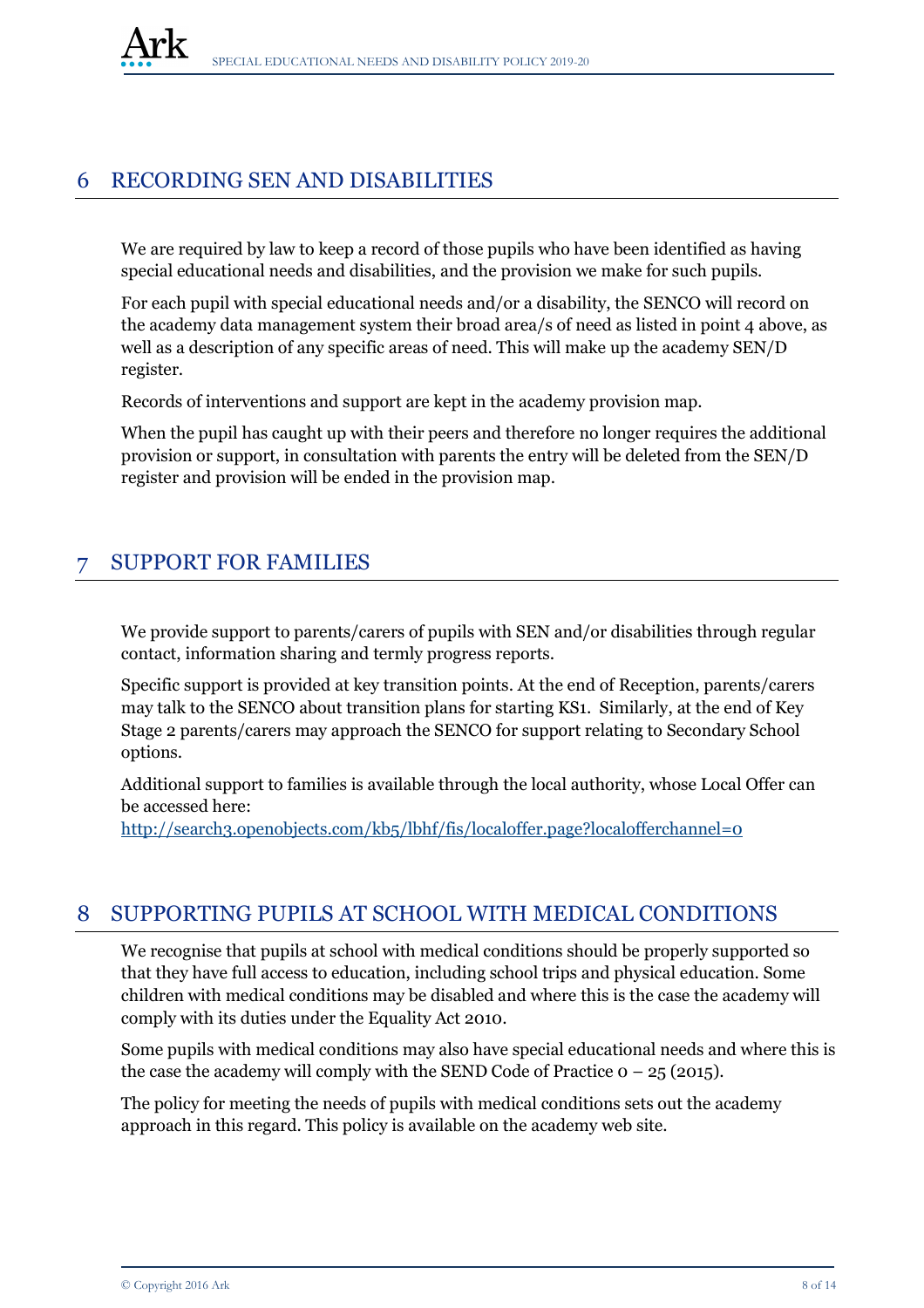<https://arkconway.org/page-strips/our-policies-5>

## 9 MONITORING AND EVALUATION OF SEND PROVISION

The progress of all pupils towards their attainment targets are monitored at data entry points at least three times per year. It is expected that pupils with SEN and/or disabilities will make good progress in response to high quality, well differentiated teaching. Where this is not the case, we rapidly respond to pupils' needs as set out in section 5.

The senior leadership team, supported by the SENCO, regularly observe lessons to monitor the quality of teaching, and for those pupils with SEN and/or disabilities focus specifically on the extent to which teachers adapt their lessons and resources as set out in the Pupil Profiles.

The progress of pupils who receive targeted or specialist support is measured against intervention specific baselines and targets. For example, we assess pupils' reading development prior to targeted literacy intervention, and again after a set period of time to assess whether the intervention is allowing pupils to catch up with their peers.

Students with a Statement of special educational needs or an Education, Health and Care Plan have a formal review meeting each year, at which progress and provision are considered and  $$ if needed – changes are made.

## 10 TRAINING AND RESOURCES

We make every effort to ensure that staff at Ark Conway Primary Academy are suitably trained and that we have adequate resources available to meet the needs of all pupils, including those with SEN and/or disabilities.

Staffing and resources are funded through the Academy's notional SEN budget - a sum of money the academy receives to spend at our discretion for meeting the needs of pupils with SEND. We provide support and resources from this budget as required up to the value of £6000 per pupil with SEND.

Some students with a Statement of SEN or Education, Health and Care plan may receive additional funding (top up funding) to have their needs met. This top up funding is used specifically for resources needed by that particular pupil and is reported on during the annual review meeting.

In order to maintain and develop the quality of teaching and provision to respond to the strengths and needs of all pupils, all staff are encouraged to undertake training and development. In addition, we audit staff training needs in relation to special educational needs on an annual basis as to inform the continued professional development schedule for the academic year.

The SENCO regularly attends SENCO network meetings at both Local Authority and Ark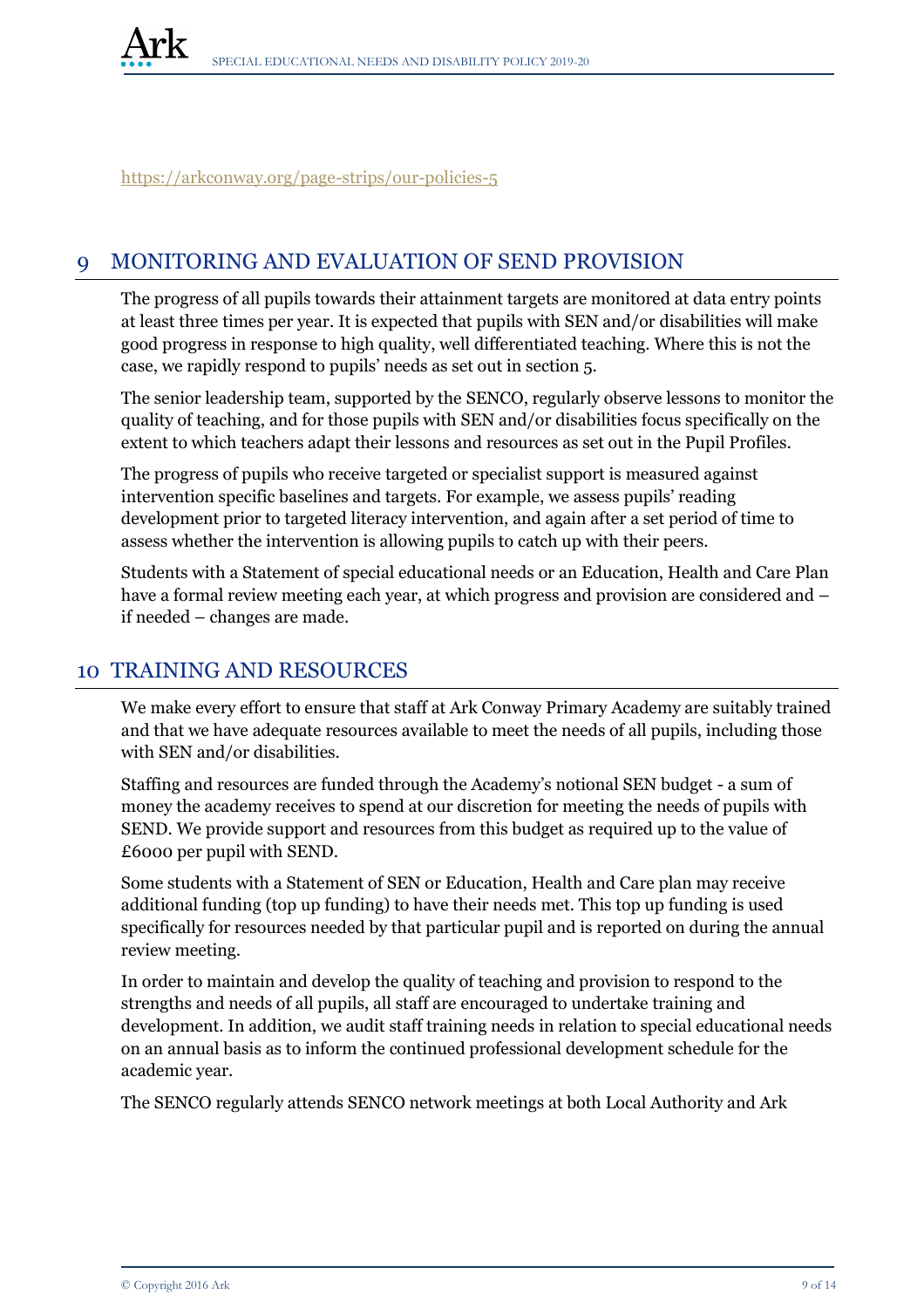Network level to keep up to date with local, Ark Network-wide and national updates in SEND.

## 11 STORING AND MANAGING INFORMATION

All documents and information are stored in compliance with guidance presented in the Data Protection Policy, available on the website.

## 12 ACCESSIBILITY

The Equality Act 2010 placed a duty on schools to plan to increase over time the accessibility of schools for disabled pupils.

Our accessibility plan can be viewed on our website: [https://arkconway.org/page-strips/our](https://arkconway.org/page-strips/our-policies-5)[policies-5](https://arkconway.org/page-strips/our-policies-5)

## 13 DEALING WITH COMPLAINTS

Our named person for all matters relating to special educational needs and disabilities is Elyshia White. She should be contacted if parents/carers have a concern. If a parent wishes to make a formal complaint, guidance as to how this can be done is available on the academy website.

<https://arkconway.org/page-strips/our-policies-5>

## 14 REVIEWING THE POLICY

The Governors and Principal and SENCO, paying regard to views expressed by students, parents and all agency staff who have been consulted or have contributed to SEND provision during the year, will review the policy, publishing an updated version on the school website.

This policy will be reviewed annually.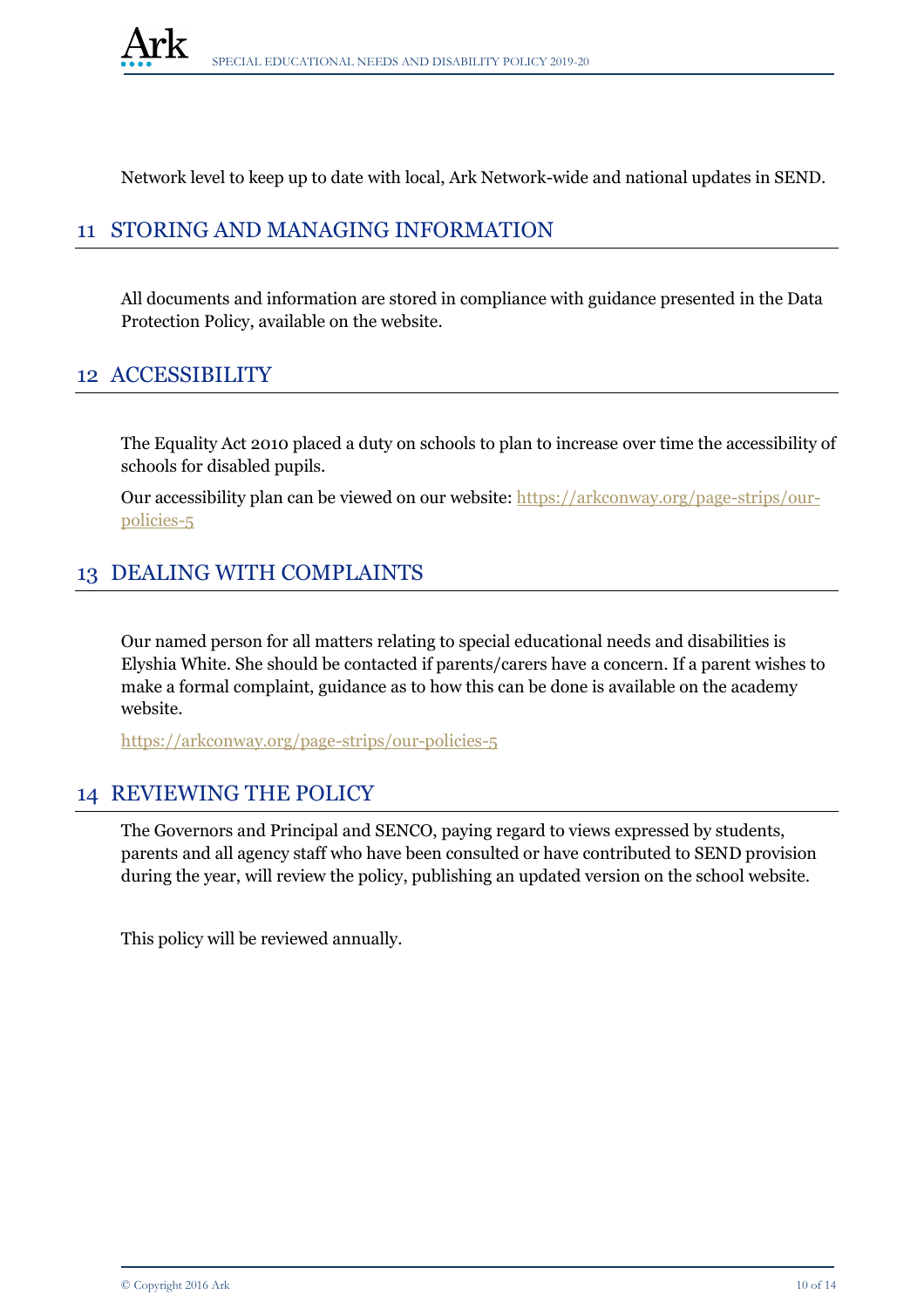

## 15 EQUALITY IMPACT STATEMENT

We will do all we can to ensure that this policy does not discriminate, directly or indirectly. We shall do this through regular monitoring and evaluation of our policies. On review we shall assess and consult relevant stakeholders on the likely impact of our policies on the promotion of all aspects of equality, as laid down in the Equality Act (2010). This will include, but not necessarily be limited to: race; gender; sexual orientation; disability; ethnicity; religion; cultural beliefs and pregnancy/maternity. We will use an appropriate Equality Impact Assessment to monitor the impact of all our policies and the policy may be amended as a result of this assessment.

## 16 LINKS

| <b>Hyperlink</b><br><b>Document</b>                                  |                                                                                       |  |  |
|----------------------------------------------------------------------|---------------------------------------------------------------------------------------|--|--|
| The Academy SEN<br><b>Information Report</b>                         | https://arkconway.org/page-strips/our-policies-5                                      |  |  |
| <b>LBHF</b> Local Offer                                              | http://search3.openobjects.com/kb5/lbhf/fis/localoffer.page?localofferch<br>$anneI=0$ |  |  |
| Data protection policy                                               | https://arkconway.org/page-strips/our-policies-5                                      |  |  |
| Behaviour policy                                                     | https://arkconway.org/page-strips/our-policies-5                                      |  |  |
| <b>Ark Conway Academy</b><br><b>Accessibility Plan</b>               | https://arkconway.org/page-strips/our-policies-5                                      |  |  |
| Policy for meeting the<br>needs of pupils with<br>medical conditions | https://arkconway.org/page-strips/our-policies-5                                      |  |  |
| <b>Ark Conway Academy</b><br><b>Complaints Procedure</b>             | https://arkconway.org/page-strips/our-policies-5                                      |  |  |

For ease of reference, we include the following Hyperlinks: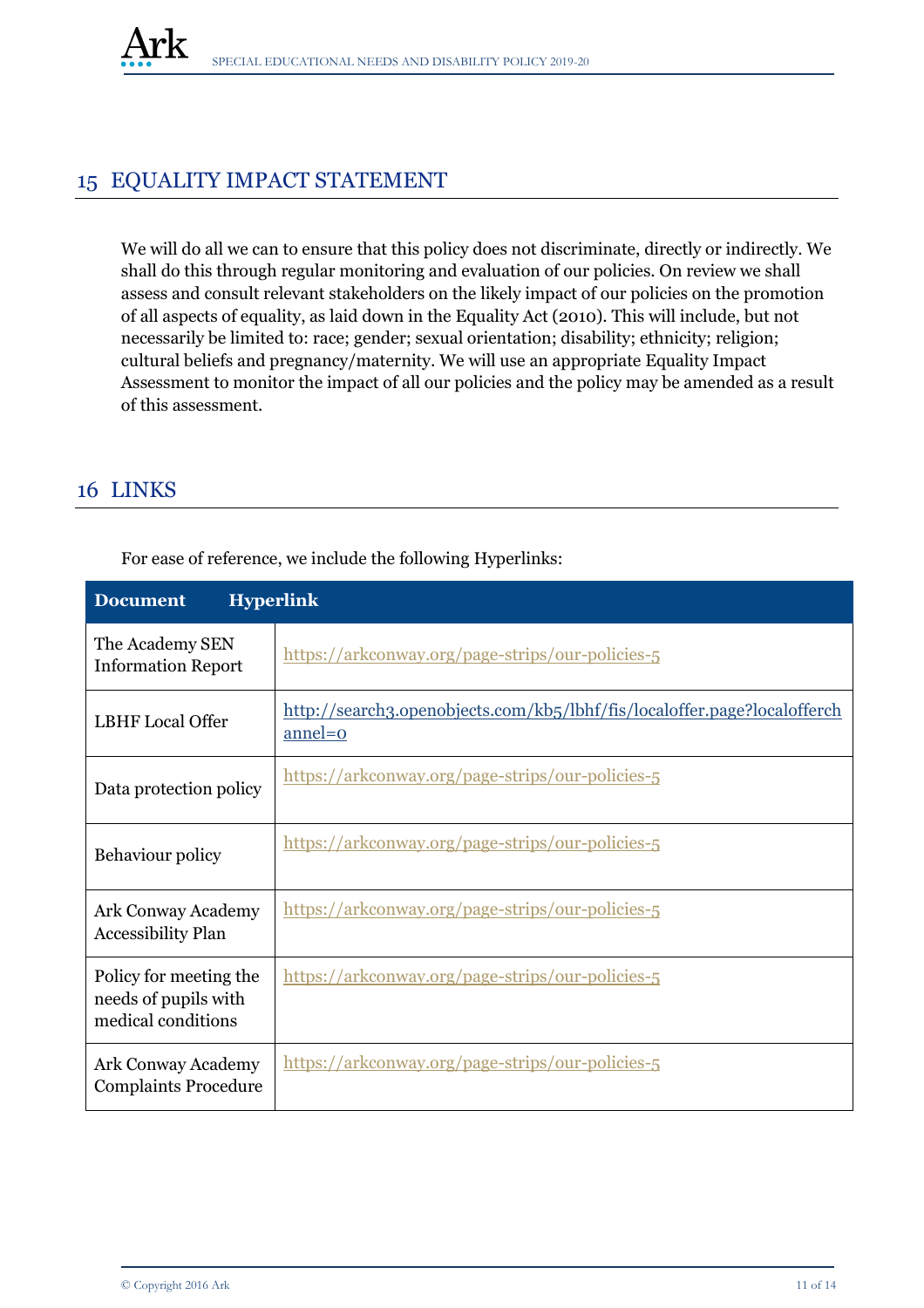

## **Ark Conway Whole School Provision Map2021-22**

|                                                  | <b>Universal</b>                                                                                                                                                                                                                       | <b>Targeted</b>                                                                                                                                                                                                         | <b>Specialist</b>                                                                                                                                                                                                                                                                      |
|--------------------------------------------------|----------------------------------------------------------------------------------------------------------------------------------------------------------------------------------------------------------------------------------------|-------------------------------------------------------------------------------------------------------------------------------------------------------------------------------------------------------------------------|----------------------------------------------------------------------------------------------------------------------------------------------------------------------------------------------------------------------------------------------------------------------------------------|
| <b>Communication &amp;</b><br><b>Interaction</b> | Habits of Discussion<br>- 0<br>Targeted questioning (Blanks)<br>Class visual timetable<br>Widigit symbols                                                                                                                              | LSA led speech & language interventions<br>LSA led KS1 Lego therapy group<br>Talk Boost / NELI<br>Colourful Semantics<br>Fast Track Tutoring - RWInc intervention                                                       | NHS Speech & language therapy packages<br>$\bullet$<br>of support<br>Unlocking Language Speech & language<br>$\bullet$<br>therapist-led intervention<br><b>ASD</b> Outreach Support<br>$\bullet$<br>Queensmill ASD school<br>$\bullet$<br><b>INSPIRE ASD</b><br>$\bullet$              |
| <b>Cognition &amp; Learning</b>                  | Working walls<br>$\bullet$<br>Word banks, visual and concrete<br>resources on desks<br>Maths manipulatives in consistent<br>$\bullet$<br>use                                                                                           | Co-teacher led RWI interventions<br>Teacher led interventions (pre-teaching and<br>misconceptions)<br>Teacher/Co-Teacher Toe by Toe reading<br>intervention<br>Maths intervention - Third Space Learning<br>$\bullet$   | West London Zone literacy support<br>$\bullet$<br>$\bullet$                                                                                                                                                                                                                            |
| <b>Social, Emotional</b><br>and Mental Health    | Assemblies and values<br>Class rewards and sanctions<br>Zones of Regulation spaces and<br>whole-class sessions (targeted year<br>groups)<br>Mind up curriculum<br>- 0<br>Jigsaw PSHE curriculum<br>Forest School<br>Gardening sessions | Individual behaviour trackers/charts<br>Monitor roles and responsibilities<br>Co-teacher/LSA led social skills groups<br>$\bullet$<br>Zones of Regulation sessions<br>Lego Groups<br>ELSA group/individual intervention | West London Zone activities and Place2Be<br>$\bullet$<br>counselling<br>Behaviour Intervention teacher (TBAP)<br>$\bullet$<br>CAMHS referral<br>$\bullet$<br>Educational Psychologist referral<br>$\bullet$<br><b>AP</b> Placements<br>$\bullet$<br><b>Social Stories</b><br>$\bullet$ |
| <b>Physical and Sensory</b>                      | Pencil grips<br>$\bullet$<br>Writing slopes<br>Wobble/wedge cushions<br>Theraputty<br>Mini-trampoline                                                                                                                                  | LSA led fine motor / gross motor<br>$\bullet$<br>interventions<br>LSA led sensory circuit sessions<br>Ear defenders<br>Sensory/fidget toys                                                                              | Children's and Young People's<br>$\bullet$<br>Occupational Therapy service<br>SEN OT service<br>$\bullet$<br>School nurse referral<br><b>INPIRE HI</b>                                                                                                                                 |